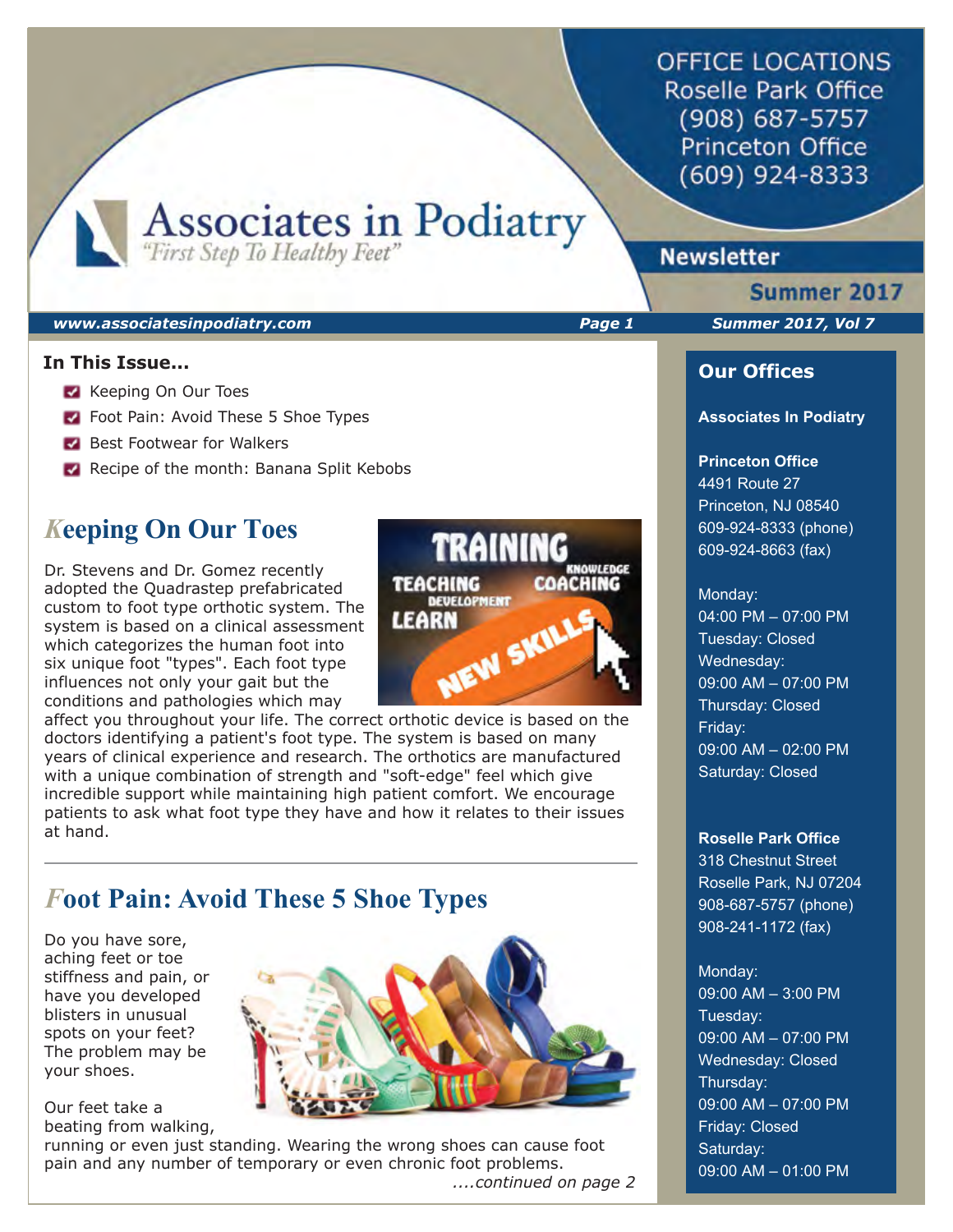# *....continued from page 1 F***oot Pain: Avoid These 5 Shoe..**

Here's our list of 5 shoe types to avoid - or at least wear in moderation!

**Ballet Flats**. The down side is these shoes can be *too* flat without adequate arch support, cushioning or shock absorption. But wearing these flexible shoes can also make your feet work harder, creating stronger muscles. Be aware that these shoes can cause tendonitis, heel pain, stress fractures and injuries from stepping on sharp objects.

**Converse-style Sneakers**. These shoes provide cushioning and shock absorption but not much arch support. The flexible material can help those who suffer from hammertoes and bunions. Wearing these shoes for too long can result in tendonitis, heel pain and stress fractures.

**Flip-Flops**. Save these flimsy sandals for protection from burning sand at the beach or to prevent a fungal infection at public places like pools, spas and locker rooms.

Flip-flops have no arch support, and your toes have to work hard to keep them on your feet. The lack of cushioning means a really hard heel strike which can cause heel pain. Flip-flops can cause many problems including heel pain, tendonitis, strains and fractures.

**High Heels, Stilettos and Platform Wedges**. A heel that is too high shifts your weight forward onto the balls of your feet and squeezes your toes. Shoes with high heels can even cause a balance problem as they force your hips and knees forward. Platform wedges are less harmful as they have a reduced incline and more cushioning. Problems from wearing stilettos and platform wedges include ankle sprains, neuromas or nerve tumors, pinched nerves, hammertoes and bunions.

**Rainboots**. These are fun and certainly help keep your feet dry but they are not meant to wear for long periods of time. Bacteria and fungi love them because they are waterproof, and the top of the boot can irritate your calf. Wearing rain boots for too long can cause bacterial and fungal infections, wart viruses and blisters.

# *B***est Footwear for Walkers**

Walking for exercise is one of the best workouts to help maintain a healthy weight, strengthen muscles and bones, and even prevent or manage some serious health conditions like type 2 diabetes and heart disease.

It's easy to fit in the recommended 30 minutes of walking even if you have a busy



schedule. Try walking to work or using part of your lunch break to walk outside. Make your dog walks a little bit longer.

Walking for exercise is very low cost - all you need is a good pair of walking shoes! Here are some tips on investing in your feet and choosing the right walking shoe: *....continued on page 3*



### **Follow us...**







### **History FootNote**

Rubber shoes with canvas tops, or sneakers, were invented in 1892 by the U.S. Rubber Company. They got their name because they were so quiet that a person wearing them could "sneak up" on someone.

### **Celebrity Foot Focus**

Many celebrities sport sneakers with anything from tough leather pants to ladylike pencil skirts, preferring traditional flat soles to the faded-out wedged sneaker fad.

### **Trivia**

*All of these countries celebrate their Independence Day in July except which one?*

- A. Belarus
- B. Iceland
- C. Rwanda
- D. Peru

### **Answer: B**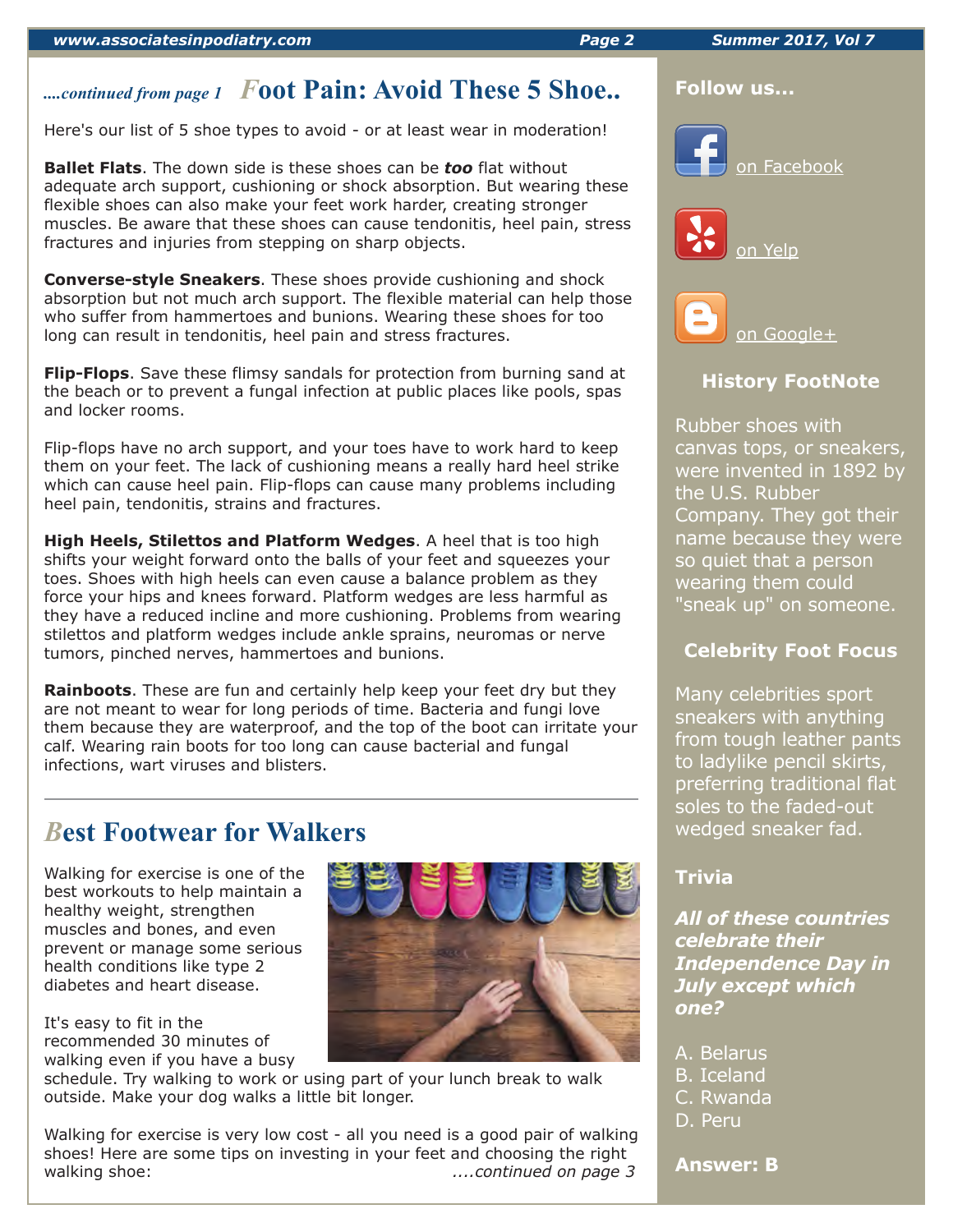# *....continued from page 2 B***est Footwear for Walkers**

- **Make sure the shoe supports your individual arch type**. For a **low arch**, sometimes called flat feet, look for a shoe with a straight last (a "*last*" is the shape of the sole - its footprint) and motion control that will help stabilize your feet. Those with **high arches** will benefit from lots of cushioning and a curved last. With a **neutral arch**, walking shoes should have firm midsoles and straight to semi-curved lasts.
- **Get a good fit**. Your walking shoes must be long enough 1/2" between your longest toe and the shoe - so your toes aren't jammed against the front of the shoe. Look for a high toe box with plenty of toe room. Shop at an athletic shoe store later in the day when your feet are largest and ask to have both feet measured. Try the shoes on with your own socks and walk around the store to make sure the shoes fit well and are comfortable right away.
- **Look for good walking shoe features**. Look for an Achilles tendon protector around the heel; a mesh, leather or synthetic upper to let your foot breathe; a well-cushioned insole; extra gel or foam midsole cushioning; grooves and treads on the outsole to help with traction; and a roomy and rounded toe box with plenty of toe space to prevent calluses.
- **Consider your walking surface**. Asphalt roads have a little "give" so your favorite walking shoes will be fine. Walking on concrete sidewalks may require more cushioning. If you're hitting the trail for a more natural scene, look for more rugged hiking shoes especially if you're carrying a backpack.

# *R***ecipe of the Month Banana Split Kebobs**

Here's a great healthy summer dessert -- fresh fruit kebobs. Make it fun for the kids with a drizzle of chocolate and crushed peanuts (if there are no allergies!).

# **Ingredients**

- 2 bananas, cut into 1" pieces
- 24 1" pieces pineapple
- 12 large strawberries, rinsed, dried and halved

### **Optional:**

- 2 c. chocolate chips
- 1/2 c. peanuts, chopped *....continued on page 4*



**Visit our website and Download Your Free Heel Pain & Foot E–Books!**



**Visit our website and Order your Free Book Today!**



### **Joke of the Month**



A condescending con descending.